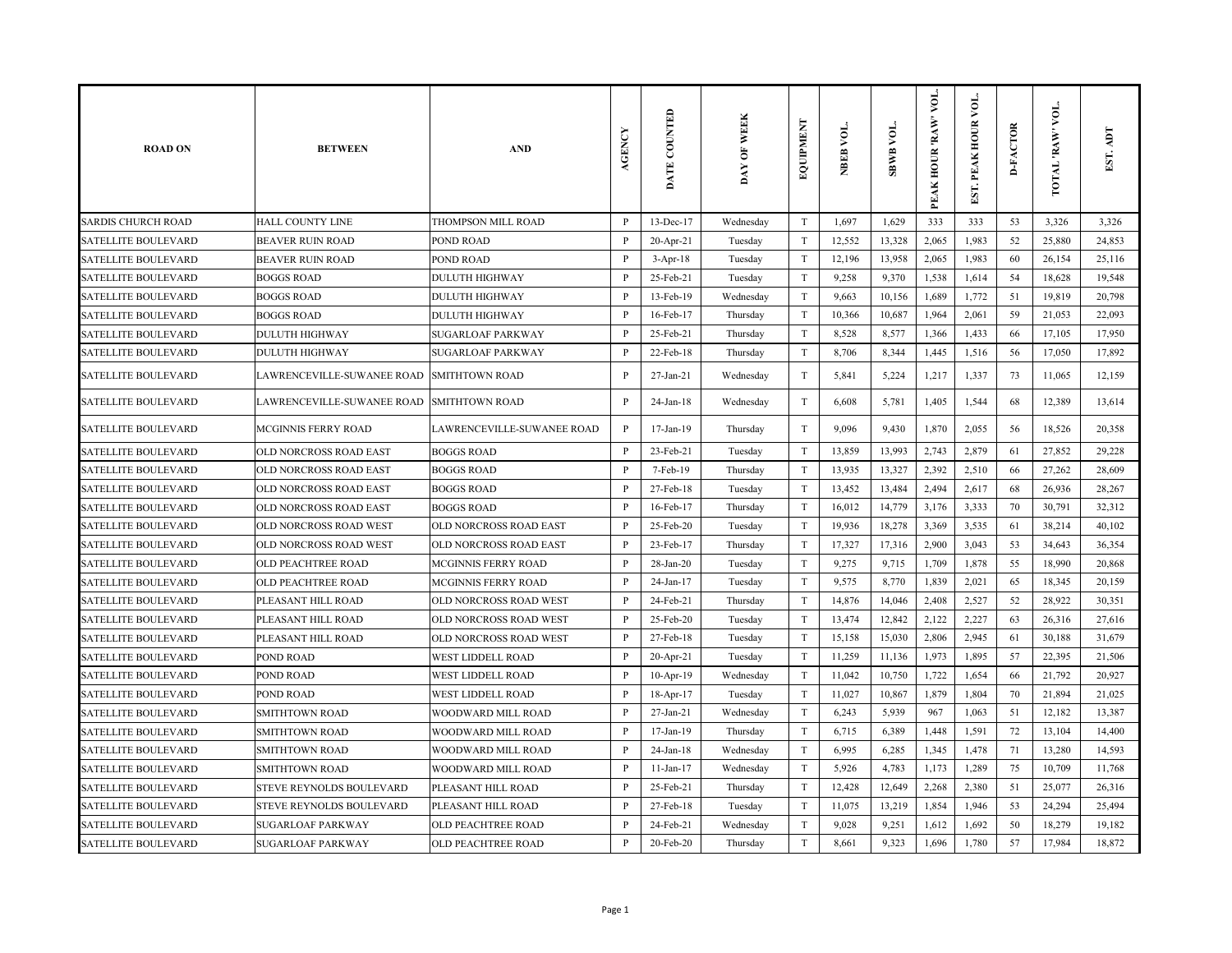| <b>ROAD ON</b>             | <b>BETWEEN</b>                           | <b>AND</b>                      | AGENCY       | DATE COUNTED    | DAY OF WEEK | EQUIPMENT                 | NBEB VOL. | <b>TOA RMBS</b> | yоL.<br>PEAK HOUR 'RAW' | $\overline{\mathsf{M}}$<br>PEAK HOUR<br>EST. | <b>D-FACTOR</b> | VOL.<br><b>TOTAL 'RAW'</b> | ICV<br>EST. |
|----------------------------|------------------------------------------|---------------------------------|--------------|-----------------|-------------|---------------------------|-----------|-----------------|-------------------------|----------------------------------------------|-----------------|----------------------------|-------------|
| <b>SATELLITE BOULEVARD</b> | <b>SUGARLOAF PARKWAY</b>                 | <b>OLD PEACHTREE ROAD</b>       | P            | 23-Feb-17       | Thursday    | T                         | 10,043    | 10,278          | 1,480                   | 1,553                                        | 51              | 20,321                     | 21,325      |
| <b>SATELLITE BOULEVARD</b> | WEST LIDDELL ROAD                        | STEVE REYNOLDS BOULEVARD        | $\mathbf{P}$ | 25-Feb-21       | Thursday    | $\mathbf T$               | 9,840     | 10,168          | 1,705                   | 1,789                                        | 53              | 20,008                     | 20,996      |
| <b>SATELLITE BOULEVARD</b> | <b>WEST LIDDELL ROAD</b>                 | STEVE REYNOLDS BOULEVARD        | $\mathbf{P}$ | 27-Feb-18       | Tuesday     | $\mathbf T$               | 11,617    | 10,783          | 1,749                   | 1,835                                        | 55              | 22,400                     | 23,507      |
| <b>SATELLITE BOULEVARD</b> | WOODWARD MILL ROAD                       | <b>BUFORD DRIVE</b>             | P            | 17-Jan-19       | Thursday    | $\mathbf T$               | 3,923     | 3,567           | 787                     | 865                                          | 68              | 7,490                      | 8,231       |
| <b>SAWMILL DRIVE</b>       | LAWRENCEVILLE-SUWANEE ROAD               | <b>SMITHTOWN ROAD</b>           | P            | $27-Ian-21$     | Wednesday   | $\mathbf T$               | 2,776     | 2,686           | 492                     | 541                                          | 68              | 5,462                      | 6,002       |
| <b>SAWMILL DRIVE</b>       | LAWRENCEVILLE-SUWANEE ROAD               | <b>SMITHTOWN ROAD</b>           | $\mathbf{P}$ | 24-Jan-18       | Wednesday   | $\mathbf T$               | 2,739     | 2,615           | 440                     | 484                                          | 67              | 5,354                      | 5,884       |
| <b>SAWNEE AVENUE</b>       | SOUTH WATERWORKS ROAD                    | <b>BUFORD HIGHWAY</b>           | $\mathbf{P}$ | 13-Dec-17       | Wednesday   | $\mathbf T$               | 2,126     | 2,171           | 603                     | 603                                          | 55              | 4,297                      | 4,297       |
| <b>SETTLES BRIDGE ROAD</b> | <b>SUWANEE DAM ROAD</b>                  | <b>MOORE ROAD</b>               | $\mathbf{P}$ | $30-Ian-20$     | Thursday    | $\mathbf T$               | 1,030     | 1,016           | 188                     | 207                                          | 61              | 2,046                      | 2,248       |
| <b>SETTLES BRIDGE ROAD</b> | <b>SUWANEE DAM ROAD</b>                  | <b>MOORE ROAD</b>               | $\mathbf{P}$ | $10$ -Jan- $17$ | Tuesday     | $\mathbf T$               | 984       | 1,031           | 200                     | 220                                          | 55              | 2,015                      | 2,214       |
| <b>SEVER ROAD</b>          | NORTH BROWN ROAD                         | PURCELL ROAD                    | P            | 15-Sep-21       | Wednesday   | T                         | 3,994     | 4,338           | 863                     | 829                                          | 55              | 8,332                      | 8,001       |
| <b>SEVER ROAD</b>          | NORTH BROWN ROAD                         | PURCELL ROAD                    | $\mathbf{P}$ | 20-Sep-17       | Wednesday   | $\mathbf T$               | 4,532     | 4,747           | 933                     | 896                                          | 59              | 9,279                      | 8,911       |
| <b>SEVER ROAD</b>          | OLD PEACHTREE ROAD                       | <b>NORTH BROWN ROAD</b>         | P            | $11-Sep-19$     | Wednesday   | $\mathbf T$               | 4,596     | 5,616           | 884                     | 849                                          | 58              | 10,212                     | 9,807       |
| <b>SEVER ROAD</b>          | <b>PURCELL ROAD</b>                      | <b>DULUTH HIGHWAY</b>           | $\mathbf{P}$ | 8-Sep-21        | Wednesday   | T                         | 2,587     | 1,978           | 492                     | 472                                          | 56              | 4,565                      | 4,384       |
| <b>SEVER ROAD</b>          | PURCELL ROAD                             | <b>DULUTH HIGHWAY</b>           | $\mathbf{P}$ | 25-Sep-18       | Tuesday     | $\ensuremath{\mathrm{T}}$ | 2,672     | 2,012           | 421                     | 404                                          | 51              | 4,684                      | 4,498       |
| <b>SHACKLEFORD ROAD</b>    | <b>BEAVER RUIN ROAD</b>                  | <b>CLUB DRIVE</b>               | P            | $20$ -Apr-21    | Tuesday     | $\mathbf T$               | 4,452     | 4,445           | 847                     | 813                                          | 69              | 8,897                      | 8,544       |
| <b>SHACKLEFORD ROAD</b>    | <b>BEAVER RUIN ROAD</b>                  | <b>CLUB DRIVE</b>               | P            | 11-Apr-19       | Thursday    | $\mathbf T$               | 4,495     | 4,466           | 843                     | 810                                          | 82              | 8,961                      | 8,605       |
| <b>SHACKLEFORD ROAD</b>    | <b>BEAVER RUIN ROAD</b>                  | <b>CLUB DRIVE</b>               | P            | 18-Apr-17       | Tuesday     | T                         | 5,030     | 5,453           | 1,010                   | 970                                          | 68              | 10,483                     | 10,067      |
| <b>SHACKLEFORD ROAD</b>    | <b>CLUB DRIVE</b>                        | STEVE REYNOLDS BOULEVARD        | $\, {\bf P}$ | 19-Aug-21       | Thursday    | $\mathbf T$               | 3,396     | 3,266           | 580                     | 545                                          | 56              | 6,662                      | 6,266       |
| <b>SHACKLEFORD ROAD</b>    | <b>CLUB DRIVE</b>                        | <b>STEVE REYNOLDS BOULEVARD</b> | P            | 7-Aug-18        | Tuesday     | $\mathbf T$               | 2,969     | 2,863           | 867                     | 815                                          | 87              | 5,832                      | 5,485       |
| <b>SHACKLEFORD ROAD</b>    | STEVE REYNOLDS BOULEVARD                 | PLEASANT HILL ROAD              | $\mathbf{P}$ | 19-Aug-21       | Thursday    | $\mathbf T$               | 8,289     | 7,515           | 1,618                   | 1,522                                        | 62              | 15,804                     | 14,864      |
| <b>SHACKLEFORD ROAD</b>    | STEVE REYNOLDS BOULEVARD                 | PLEASANT HILL ROAD              | $\mathbf{P}$ | 7-Aug-18        | Tuesday     | $\ensuremath{\mathrm{T}}$ | 9,157     | 8,140           | 1,251                   | 1,177                                        | 59              | 17,297                     | 16,268      |
| <b>SHADBURN AVENUE</b>     | <b>CEMETERY ROAD</b>                     | <b>SHADBURN FERRY ROAD</b>      | P            | $21$ -Jan- $21$ | Thursday    | $\mathbf T$               | 624       | 629             | 98                      | 108                                          | 50              | 1,253                      | 1,377       |
| <b>SHADBURN AVENUE</b>     | <b>CEMETERY ROAD</b>                     | <b>SHADBURN FERRY ROAD</b>      | $\mathbf{P}$ | 24-Jan-18       | Wednesday   | $\mathbf T$               | 577       | 572             | 116                     | 127                                          | 56              | 1,149                      | 1,263       |
| <b>SHADBURN AVENUE</b>     | R H SMITH BOULEVARD                      | <b>CEMETERY ROAD</b>            | P            | $21-Ian-21$     | Thursday    | $\mathbf T$               | 1,166     | 1,308           | 228                     | 251                                          | 54              | 2,474                      | 2,719       |
| <b>SHADBURN AVENUE</b>     | R H SMITH BOULEVARD                      | <b>CEMETERY ROAD</b>            | P            | 24-Jan-18       | Wednesday   | $\mathbf T$               | 1,074     | 1,183           | 256                     | 281                                          | 52              | 2,257                      | 2,480       |
| <b>SHADBURN FERRY ROAD</b> | <b>BUFORD DAM ROAD</b>                   | <b>HALL COUNTY LINE</b>         | P            | $30-Ian-20$     | Thursday    | $\mathbf T$               | 1,239     | 1,213           | 220                     | 242                                          | 55              | 2,452                      | 2,695       |
| <b>SHADBURN FERRY ROAD</b> | <b>BUFORD DAM ROAD</b>                   | <b>HALL COUNTY LINE</b>         | P            | 24-Jan-17       | Tuesday     | $\mathbf T$               | 1,179     | 1,152           | 200                     | 220                                          | 69              | 2,331                      | 2,562       |
| <b>SHADBURN FERRY ROAD</b> | PEACHTREE INDUSTRIAL<br><b>BOULEVARD</b> | <b>BUFORD DAM ROAD</b>          | P            | $21-Ian-21$     | Thursday    | $\mathbf T$               | 2,482     | 2,441           | 518                     | 569                                          | 53              | 4,923                      | 5,410       |
| <b>SHADBURN FERRY ROAD</b> | PEACHTREE INDUSTRIAL<br><b>BOULEVARD</b> | <b>BUFORD DAM ROAD</b>          | $\mathbf{P}$ | 11-Jan-17       | Wednesday   | $\mathbf T$               | 2,920     | 2,842           | 637                     | 700                                          | 59              | 5,762                      | 6,332       |
| <b>SHADBURN FERRY ROAD</b> | PEACHTREE INDUSTRIAL<br><b>BOULEVARD</b> | <b>EAST MAIN STREET</b>         | P            | 17-Jan-19       | Thursday    | $\mathbf T$               | 1,478     | 1,356           | 302                     | 332                                          | 53              | 2,834                      | 3,114       |
| <b>SHADBURN FERRY ROAD</b> | PEACHTREE INDUSTRIAL<br><b>BOULEVARD</b> | <b>EAST MAIN STREET</b>         | P            | 24-Jan-18       | Wednesday   | $\mathbf T$               | 1,558     | 1,315           | 315                     | 346                                          | 54              | 2,873                      | 3,157       |
| <b>SHADY DRIVE</b>         | WYNNE RUSSELL DRIVE                      | <b>BEAVER RUIN ROAD</b>         | $\mathbf{P}$ | 24-May-18       | Thursday    | $\mathbf T$               | 2,113     | 2,238           | 375                     | 356                                          | 70              | 4,351                      | 4,135       |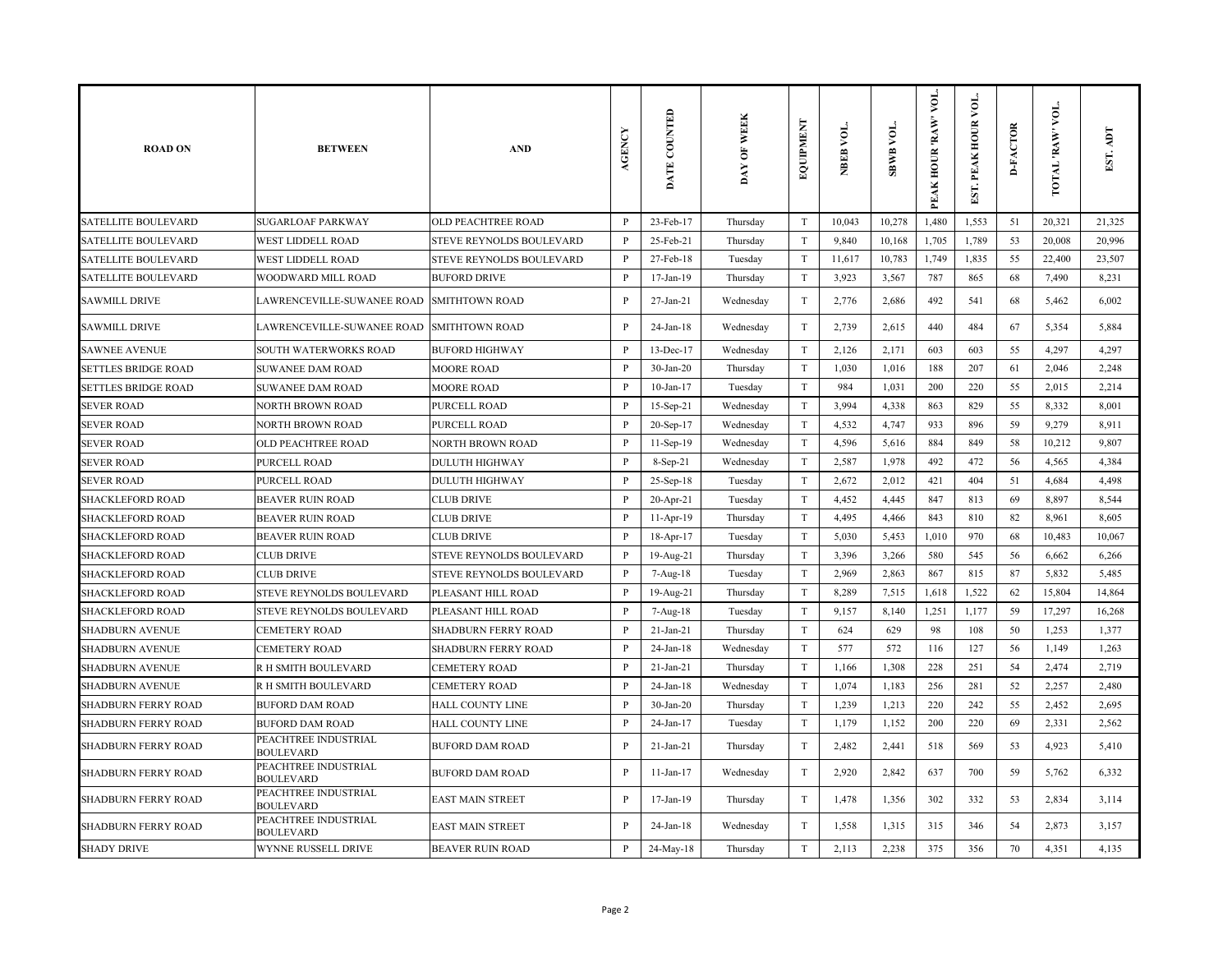| <b>ROAD ON</b>                  | <b>BETWEEN</b>                           | <b>AND</b>                               | AGENCY       | DATE COUNTED    | DAY OF WEEK | EQUIPMENT                 | NBEB VOL. | <b>TOA BABS</b> | VOL.<br>PEAK HOUR 'RAW' | $\overline{\mathsf{M}}$<br>PEAK HOUR<br>EST. | <b>D-FACTOR</b> | VOL.<br><b>TOTAL 'RAW'</b> | Idy<br>EST. |
|---------------------------------|------------------------------------------|------------------------------------------|--------------|-----------------|-------------|---------------------------|-----------|-----------------|-------------------------|----------------------------------------------|-----------------|----------------------------|-------------|
| <b>SHANNON ROAD</b>             | <b>OZORA ROAD</b>                        | <b>WALTON COUNTY LINE</b>                | P            | 31-Oct-17       | Tuesday     | $\ensuremath{\mathrm{T}}$ | 789       | 883             | 171                     | 163                                          | 62              | 1,672                      | 1.589       |
| <b>SHILOH ROAD</b>              | <b>ROSS ROAD</b>                         | <b>BETHANY CHURCH ROAD</b>               | $\mathbf{P}$ | $16$ -Jun-21    | Wednesday   | $\mathbf T$               | 3,274     | 2,564           | 543                     | 511                                          | 58              | 5,838                      | 5,491       |
| <b>SHILOH ROAD</b>              | <b>ROSS ROAD</b>                         | <b>BETHANY CHURCH ROAD</b>               | $\mathbf{P}$ | 19-Jun-18       | Tuesday     | $\mathbf T$               | 2,762     | 2,638           | 509                     | 479                                          | 61              | 5,400                      | 5,079       |
| <b>SIMONTON ROAD</b>            | <b>GRAYSON HIGHWAY</b>                   | PARK PLACE DRIVE                         | P            | 8-Oct-19        | Tuesday     | $\ensuremath{\mathrm{T}}$ | 5,205     | 5,295           | 985                     | 936                                          | 76              | 10,500                     | 9,979       |
| <b>SIMONTON ROAD</b>            | <b>NEW HOPE ROAD</b>                     | <b>MARTINS CHAPEL ROAD</b>               | $\mathbf{P}$ | 8-Oct-19        | Tuesday     | $\mathbf T$               | 2,178     | 2,196           | 406                     | 386                                          | 60              | 4,374                      | 4,157       |
| <b>SIMONTON ROAD</b>            | PARK PLACE DRIVE                         | <b>NEW HOPE ROAD</b>                     | P            | 26-Oct-21       | Tuesday     | $\mathbf T$               | 9,948     | 9,783           | 1,507                   | 1,432                                        | 66              | 19,731                     | 18,752      |
| <b>SIMONTON ROAD</b>            | PARK PLACE DRIVE                         | <b>NEW HOPE ROAD</b>                     | $\mathbf{P}$ | 8-Oct-19        | Tuesday     | T                         | 10,382    | 9,581           | 1,926                   | 1,830                                        | 76              | 19,963                     | 18,973      |
| <b>SIMPSON CIRCLE</b>           | <b>BUFORD HIGHWAY</b>                    | OLD NORCROSS ROAD WEST                   | $\mathbf{P}$ | 20-Apr-21       | Tuesday     | $\mathbf T$               | 5,787     | 5,249           | 998                     | 958                                          | 60              | 11,036                     | 10,598      |
| <b>SIMPSON CIRCLE</b>           | <b>BUFORD HIGHWAY</b>                    | OLD NORCROSS ROAD WEST                   | P            | $3-Apr-18$      | Tuesday     | $\mathbf T$               | 5,016     | 5,544           | 880                     | 845                                          | 65              | 10,560                     | 10,141      |
| <b>SINGLETON ROAD</b>           | <b>HARBINS ROAD</b>                      | <b>JIMMY CARTER BOULEVARD</b>            | $\mathbf{P}$ | 10-Apr-19       | Wednesday   | T                         | 11,460    | 12,417          | 1,935                   | 1,858                                        | 60              | 23,877                     | 22,929      |
| <b>SINGLETON ROAD</b>           | INDIAN TRAIL-LILBURN ROAD                | <b>HARBINS ROAD</b>                      | $\mathbf{P}$ | 21-Apr-21       | Wednesday   | $\mathbf T$               | 10,831    | 10,632          | 1,917                   | 1,841                                        | 52              | 21,463                     | 20,611      |
| <b>SINGLETON ROAD</b>           | <b>INDIAN TRAIL-LILBURN ROAD</b>         | <b>HARBINS ROAD</b>                      | P            | 18-Apr-19       | Thursday    | T                         | 10,560    | 9,903           | 1,677                   | 1,610                                        | 57              | 20,463                     | 19,651      |
| <b>SINGLETON ROAD</b>           | INDIAN TRAIL-LILBURN ROAD                | <b>HARBINS ROAD</b>                      | P            | 18-Apr-17       | Tuesday     | T                         | 9,292     | 9,472           | 1,433                   | 1,376                                        | 59              | 18,764                     | 18,019      |
| <b>SKYLAND DRIVE</b>            | <b>MAIN STREET EAST</b>                  | SPRINGDALE DRIVE                         | $\mathbf{P}$ | 29-Jul-21       | Thursday    | $\rm T$                   | 3,819     | 3,962           | 700                     | 672                                          | 57              | 7,781                      | 7,472       |
| <b>SKYLAND DRIVE</b>            | <b>MAIN STREET EAST</b>                  | <b>SPRINGDALE DRIVE</b>                  | $\mathbf{P}$ | 17-Jul-19       | Wednesday   | $\rm T$                   | 3,955     | 4,029           | 650                     | 624                                          | 62              | 7,984                      | 7,667       |
| <b>SKYLAND DRIVE</b>            | SPRINGDALE DRIVE                         | <b>PATE ROAD</b>                         | $\mathbf{P}$ | 29-Jul-21       | Thursday    | T                         | 2,973     | 2,915           | 484                     | 465                                          | 52              | 5,888                      | 5,654       |
| <b>SKYLAND DRIVE</b>            | SPRINGDALE DRIVE                         | <b>PATE ROAD</b>                         | P            | $5-Jul-17$      | Wednesday   | $\mathbf T$               | 3,088     | 3,143           | 505                     | 485                                          | 64              | 6,231                      | 5,984       |
| <b>SMITHTOWN ROAD</b>           | LAWRENCEVILLE-SUWANEE ROAD               | <b>WESTBROOK ROAD</b>                    | P            | 27-Jan-21       | Wednesday   | $\mathbf T$               | 1,488     | 1,364           | 271                     | 298                                          | 52              | 2,852                      | 3,134       |
| <b>SMITHTOWN ROAD</b>           | LAWRENCEVILLE-SUWANEE ROAD               | <b>WESTBROOK ROAD</b>                    | P            | $10$ -Jan- $18$ | Wednesday   | $\ensuremath{\mathrm{T}}$ | 1,641     | 1,476           | 401                     | 441                                          | 73              | 3,117                      | 3,425       |
| <b>SMITHTOWN ROAD</b>           | <b>WESTBROOK ROAD</b>                    | <b>SAWMILL DRIVE</b>                     | $\mathbf{P}$ | 27-Jan-21       | Wednesday   | T                         | 1,697     | 1,852           | 268                     | 295                                          | 51              | 3,549                      | 3,900       |
| <b>SMITHTOWN ROAD</b>           | <b>WESTBROOK ROAD</b>                    | <b>SAWMILL DRIVE</b>                     | P            | 17-Jan-19       | Thursday    | $\ensuremath{\mathrm{T}}$ | 1,772     | 1,911           | 340                     | 374                                          | 56              | 3,683                      | 4,047       |
| <b>SMITHTOWN ROAD</b>           | <b>WESTBROOK ROAD</b>                    | <b>SAWMILL DRIVE</b>                     | P            | $10$ -Jan- $17$ | Tuesday     | $\rm T$                   | 1,794     | 2,078           | 380                     | 418                                          | 55              | 3,872                      | 4,255       |
| <b>SOUTH BERKELEY LAKE ROAD</b> | <b>BUSH ROAD</b>                         | PEACHTREE INDUSTRIAL<br><b>BOULEVARD</b> | P            | 24-Mar-21       | Wednesday   | $\rm T$                   | 1,188     | 1,122           | 228                     | 239                                          | 54              | 2,310                      | 2,424       |
| SOUTH BERKELEY LAKE ROAD        | <b>BUSH ROAD</b>                         | PEACHTREE INDUSTRIAL<br><b>BOULEVARD</b> | P            | $6$ -Mar-18     | Tuesday     | $\mathbf T$               | 1,167     | 1,108           | 300                     | 315                                          | 58              | 2,275                      | 2,387       |
| SOUTH BERKELEY LAKE ROAD        | PEACHTREE INDUSTRIAL<br><b>BOULEVARD</b> | SOUTH OLD PEACHTREE ROAD                 | $\mathbf{P}$ | 10-Mar-20       | Tuesday     | $\mathbf T$               | 2,511     | 3,301           | 510                     | 535                                          | 56              | 5,812                      | 6,099       |
| <b>SOUTH BERKELEY LAKE ROAD</b> | PEACHTREE INDUSTRIAL<br><b>BOULEVARD</b> | SOUTH OLD PEACHTREE ROAD                 | $\mathbf{P}$ | 28-Mar-17       | Tuesday     | $\rm T$                   | 2,773     | 3,395           | 597                     | 626                                          | 66              | 6,168                      | 6,473       |
| SOUTH BERKELEY LAKE ROAD        | SOUTH OLD PEACHTREE ROAD                 | <b>BUFORD HIGHWAY</b>                    | P            | 5-Mar-19        | Tuesday     | $\ensuremath{\mathrm{T}}$ | 5,481     | 5,682           | 1,031                   | 1,082                                        | 67              | 11,163                     | 11,714      |
| <b>SOUTH BERKELEY LAKE ROAD</b> | SOUTH OLD PEACHTREE ROAD                 | <b>BUFORD HIGHWAY</b>                    | $\, {\bf p}$ | 28-Mar-17       | Tuesday     | $\mathbf T$               | 5,375     | 5,773           | 983                     | 1,032                                        | 70              | 11,148                     | 11,699      |
| <b>SOUTH BOGAN ROAD</b>         | <b>BUFORD DRIVE</b>                      | <b>KILGORE ROAD</b>                      | P            | 13-Dec-17       | Wednesday   | $\rm T$                   | 7,042     | 7,304           | 1,152                   | 1,152                                        | 57              | 14,346                     | 14,345      |
| <b>SOUTH HILL STREET</b>        | <b>EAST MAIN STREET</b>                  | <b>BUFORD HIGHWAY</b>                    | P            | $21-Ian-21$     | Tuesday     | T                         | 2,343     | 2,484           | 579                     | 636                                          | 52              | 4,827                      | 5,304       |
| <b>SOUTH HILL STREET</b>        | <b>EAST MAIN STREET</b>                  | <b>BUFORD HIGHWAY</b>                    | P            | 24-Jan-18       | Wednesday   | $\rm T$                   | 2,456     | 2,634           | 508                     | 558                                          | 50              | 5,090                      | 5,593       |
| <b>SOUTH LEE STREET</b>         | <b>BUFORD HIGHWAY</b>                    | <b>BUFORD DRIVE</b>                      | $\mathbf{P}$ | 13-Dec-17       | Wednesday   | T                         | 7,755     | 7,295           | 1,236                   | 1,236                                        | 53              | 15,050                     | 15,048      |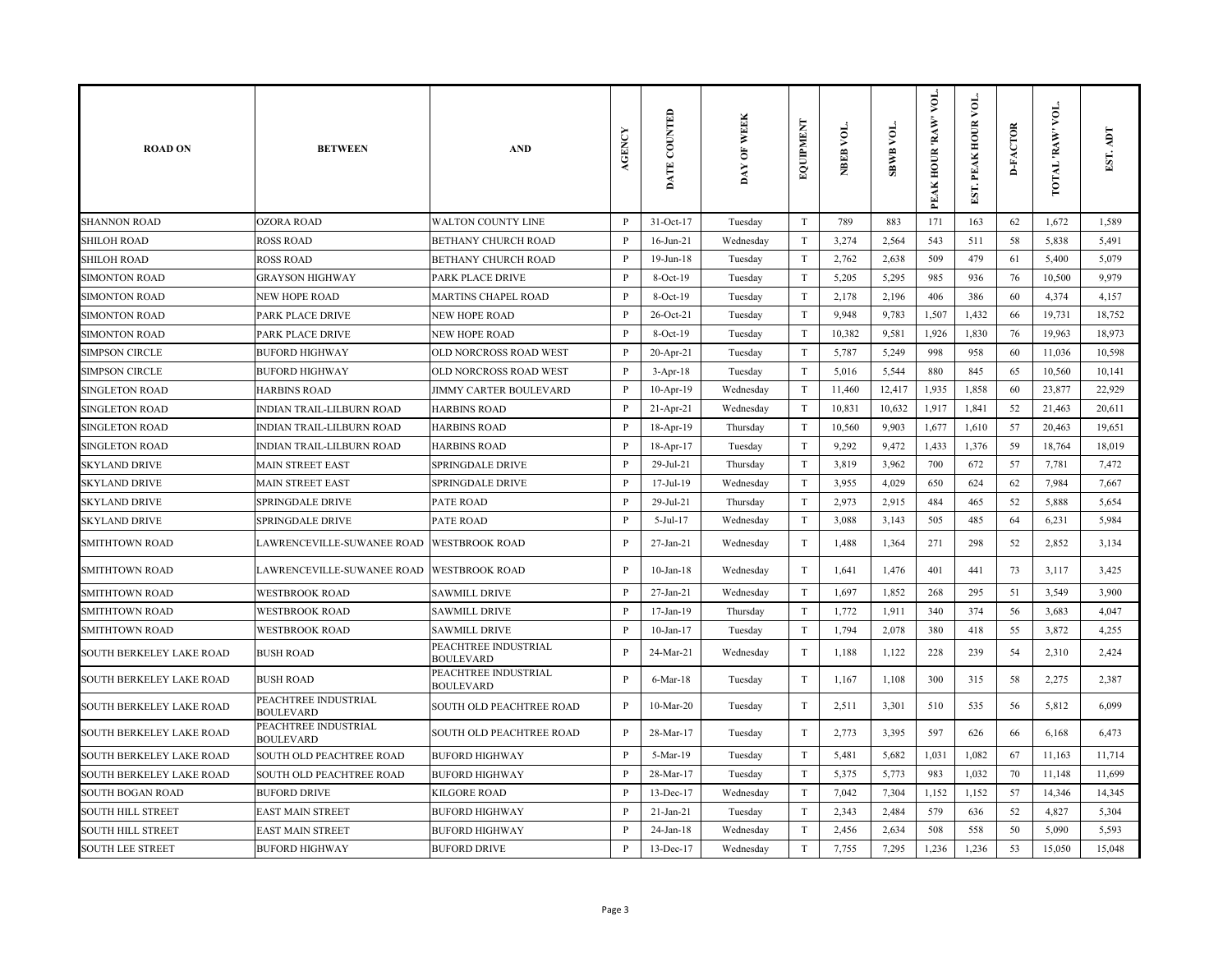| <b>ROAD ON</b>                | <b>BETWEEN</b>                           | <b>AND</b>                               | AGENCY       | DATE COUNTED    | DAY OF WEEK | EQUIPMENT                 | NBEB VOL. | SBWB VOL. | VOL.<br>PEAK HOUR 'RAW' | Σ₫<br>PEAK HOUR<br>EST. | <b>D-FACTOR</b> | VOL.<br>TOTAL 'RAW' | EST.   |
|-------------------------------|------------------------------------------|------------------------------------------|--------------|-----------------|-------------|---------------------------|-----------|-----------|-------------------------|-------------------------|-----------------|---------------------|--------|
| SOUTH NORCROSS-TUCKER ROAD    | DEKALB COUNTY LINE                       | OLD NORCROSS TUCKER ROAD                 | $\, {\bf P}$ | 21-Apr-21       | Wednesday   | T                         | 9,084     | 8,194     | 1,320                   | 1,268                   | 58              | 17,278              | 16,592 |
| SOUTH NORCROSS-TUCKER ROAD    | DEKALB COUNTY LINE                       | OLD NORCROSS TUCKER ROAD                 | $\, {\bf P}$ | $3-Apr-18$      | Tuesday     | $\ensuremath{\mathrm{T}}$ | 9,373     | 8,756     | 1,532                   | 1,471                   | 65              | 18,129              | 17,409 |
| SOUTH NORCROSS-TUCKER ROAD    | <b>GRAVES ROAD</b>                       | JIMMY CARTER BOULEVARD                   | $\, {\bf P}$ | 18-Apr-19       | Thursday    | T                         | 12,866    | 12,081    | 2,021                   | 1,941                   | 53              | 24,947              | 23,957 |
| SOUTH NORCROSS-TUCKER ROAD    | <b>GRAVES ROAD</b>                       | <b>JIMMY CARTER BOULEVARD</b>            | $\mathbf{P}$ | 18-Apr-17       | Tuesday     | T                         | 12,656    | 11,499    | 1,800                   | 1,729                   | 58              | 24,155              | 23,196 |
| SOUTH NORCROSS-TUCKER ROAD    | OLD NORCROSS TUCKER ROAD                 | <b>GRAVES ROAD</b>                       | $\mathbf{P}$ | $21 - Apr - 21$ | Wednesday   | T                         | 12,644    | 11,722    | 2,020                   | 1,940                   | 54              | 24,366              | 23,399 |
| SOUTH NORCROSS-TUCKER ROAD    | OLD NORCROSS TUCKER ROAD                 | <b>GRAVES ROAD</b>                       | $\mathbf{P}$ | $3-Apr-18$      | Tuesday     | T                         | 12,895    | 11,752    | 2,097                   | 2,014                   | 52              | 24,647              | 23,669 |
| SOUTH OLD PEACHTREE ROAD      | MEDLOCK BRIDGE ROAD                      | PEACHTREE INDUSTRIAL<br><b>BOULEVARD</b> | $\mathbf{P}$ | 24-Mar-21       | Wednesday   | $\ensuremath{\mathrm{T}}$ | 7,403     | 7,166     | 1,290                   | 1,354                   | 58              | 14,569              | 15,289 |
| SOUTH OLD PEACHTREE ROAD      | MEDLOCK BRIDGE ROAD                      | PEACHTREE INDUSTRIAL<br><b>BOULEVARD</b> | $\mathbf{P}$ | 5-Mar-19        | Tuesday     | T                         | 8,746     | 8,154     | 1,608                   | 1,687                   | 50              | 16,900              | 17,735 |
| SOUTH OLD PEACHTREE ROAD      | PEACHTREE INDUSTRIAL<br><b>BOULEVARD</b> | SOUTH BERKELEY LAKE ROAD                 | $\mathbf{P}$ | $11-Mar-20$     | Wednesday   | T                         | 6,483     | 6,691     | 1,038                   | 1,089                   | 65              | 13,174              | 13,825 |
| SOUTH OLD PEACHTREE ROAD      | PEACHTREE INDUSTRIAL<br><b>BOULEVARD</b> | SOUTH BERKELEY LAKE ROAD                 | P            | 28-Mar-17       | Tuesday     | T                         | 7,538     | 6,871     | 1,285                   | 1,348                   | 73              | 14,409              | 15,121 |
| SOUTH OLD PEACHTREE ROAD      | SOUTH BERKELEY LAKE ROAD                 | <b>INDUSTRIAL PARK DRIVE</b>             | $\mathbf{P}$ | 30-Mar-21       | Tuesday     | T                         | 3,231     | 2,879     | 565                     | 593                     | 64              | 6,110               | 6,412  |
| SOUTH OLD PEACHTREE ROAD      | SOUTH BERKELEY LAKE ROAD                 | <b>INDUSTRIAL PARK DRIVE</b>             | $\mathbf{P}$ | 5-Mar-19        | Tuesday     | $\ensuremath{\mathrm{T}}$ | 3,565     | 3,115     | 654                     | 686                     | 78              | 6,680               | 7,010  |
| <b>SOUTH PEACHTREE STREET</b> | <b>BUFORD HIGHWAY</b>                    | <b>HOLCOMB BRIDGE ROAD</b>               | $\mathbf{P}$ | 30-Mar-21       | Tuesday     | T                         | 1,117     | 891       | 206                     | 216                     | 61              | 2,008               | 2,107  |
| SOUTH PEACHTREE STREET        | <b>BUFORD HIGHWAY</b>                    | HOLCOMB BRIDGE ROAD                      | $\mathbf{P}$ | 14-Mar-18       | Wednesday   | T                         | 1,106     | 918       | 230                     | 241                     | 71              | 2,024               | 2,124  |
| <b>SOUTH ROCKBRIDGE ROAD</b>  | ROCKBRIDGE DRIVE                         | NORTH DESHONG ROAD                       | $\mathbf{P}$ | $16$ -Jun-21    | Wednesday   | T                         | 4,268     | 4,505     | 752                     | 707                     | 65              | 8,773               | 8,251  |
| <b>SOUTH ROCKBRIDGE ROAD</b>  | ROCKBRIDGE DRIVE                         | <b>NORTH DESHONG ROAD</b>                | $\mathbf{P}$ | 27-Jun-17       | Tuesday     | T                         | 3,748     | 4,052     | 693                     | 652                     | 74              | 7,800               | 7,336  |
| <b>SOUTH ROCKBRIDGE ROAD</b>  | ROCKBRIDGE ROAD                          | <b>ROCKBRIDGE DRIVE</b>                  | $\mathbf{P}$ | $16$ -Jun-21    | Wednesday   | T                         | 3,466     | 3,446     | 589                     | 554                     | 63              | 6,912               | 6,501  |
| <b>SOUTH SCALES ROAD</b>      | <b>OLD PEACHTREE ROAD</b>                | <b>BUFORD HIGHWAY</b>                    | $\mathbf{P}$ | $9-Feb-21$      | Tuesday     | T                         | 2,231     | 2,071     | 407                     | 427                     | 57              | 4,302               | 4,515  |
| <b>SOUTH SCALES ROAD</b>      | OLD PEACHTREE ROAD                       | <b>BUFORD HIGHWAY</b>                    | $\mathbf{P}$ | 22-Feb-18       | Thursday    | $\ensuremath{\mathrm{T}}$ | 2,455     | 2,293     | 461                     | 484                     | 64              | 4,748               | 4,983  |
| SOUTH WATERWORKS ROAD         | PEACHTREE INDUSTRIAL<br><b>BOULEVARD</b> | <b>SAWNEE AVENUE</b>                     | $\mathbf{P}$ | $30-Ian-20$     | Thursday    | T                         | 2,362     | 2,426     | 539                     | 592                     | 59              | 4,788               | 5,262  |
| <b>SPAIN ROAD</b>             | ANNISTOWN ROAD                           | <b>JOHNSON ROAD</b>                      | $\mathbf{P}$ | $16$ -Jun-21    | Wednesday   | $\ensuremath{\mathrm{T}}$ | 741       | 798       | 125                     | 118                     | 56              | 1,539               | 1,447  |
| <b>SPAIN ROAD</b>             | <b>ANNISTOWN ROAD</b>                    | <b>JOHNSON ROAD</b>                      | $\mathbf{P}$ | 27-Jun-17       | Tuesday     | T                         | 691       | 741       | 121                     | 114                     | 57              | 1,432               | 1,347  |
| <b>SPALDING DRIVE</b>         | HOLCOMB BRIDGE ROAD                      | PEACHTREE CORNERS CIRCLE                 | P            | $10-Mar-20$     | Tuesday     | T                         | 9,017     | 9,122     | 1,588                   | 1,666                   | 55              | 18,139              | 19,035 |
| <b>SPALDING DRIVE</b>         | HOLCOMB BRIDGE ROAD                      | PEACHTREE CORNERS CIRCLE                 | $\mathbf{P}$ | 28-Mar-17       | Tuesday     | T                         | 9,382     | 9,919     | 1,735                   | 1,821                   | 65              | 19,301              | 20,254 |
| <b>SPALDING DRIVE</b>         | PEACHTREE CORNERS CIRCLE                 | PEACHTREE PARKWAY                        | $\mathbf{P}$ | 31-Mar-21       | Wednesday   | T                         | 7,333     | 6,618     | 1,281                   | 1,344                   | 54              | 13,951              | 14,640 |
| <b>SPALDING DRIVE</b>         | PEACHTREE CORNERS CIRCLE                 | PEACHTREE PARKWAY                        | $\mathbf{P}$ | 14-Mar-18       | Wednesday   | $\ensuremath{\mathrm{T}}$ | 7,424     | 6,804     | 1,280                   | 1,343                   | 60              | 14,228              | 14,931 |
| <b>SPALDING DRIVE</b>         | PEACHTREE PARKWAY                        | MEDLOCK BRIDGE ROAD                      | P            | $10-Mar-20$     | Tuesday     | T                         | 8,102     | 6,958     | 1,273                   | 1,336                   | 65              | 15,060              | 15,804 |
| <b>SPALDING DRIVE</b>         | PEACHTREE PARKWAY                        | MEDLOCK BRIDGE ROAD                      | $\mathbf{P}$ | 7-Mar-17        | Tuesday     | T                         | 7,365     | 7,128     | 1,198                   | 1,257                   | 74              | 14,493              | 15,209 |
| <b>SPALDING DRIVE</b>         | WINTERS CHAPEL ROAD                      | HOLCOMB BRIDGE ROAD                      | P            | 6-Mar-19        | Wednesday   | T                         | 10,050    | 11,177    | 1,910                   | 2,004                   | 77              | 21,227              | 22,276 |
| <b>SPRINGDALE DRIVE</b>       | <b>SKYLAND DRIVE</b>                     | <b>PATE ROAD</b>                         | $\mathbf{P}$ | 29-Jul-21       | Thursday    | T                         | 1,602     | 1,550     | 233                     | 224                     | 63              | 3,152               | 3,027  |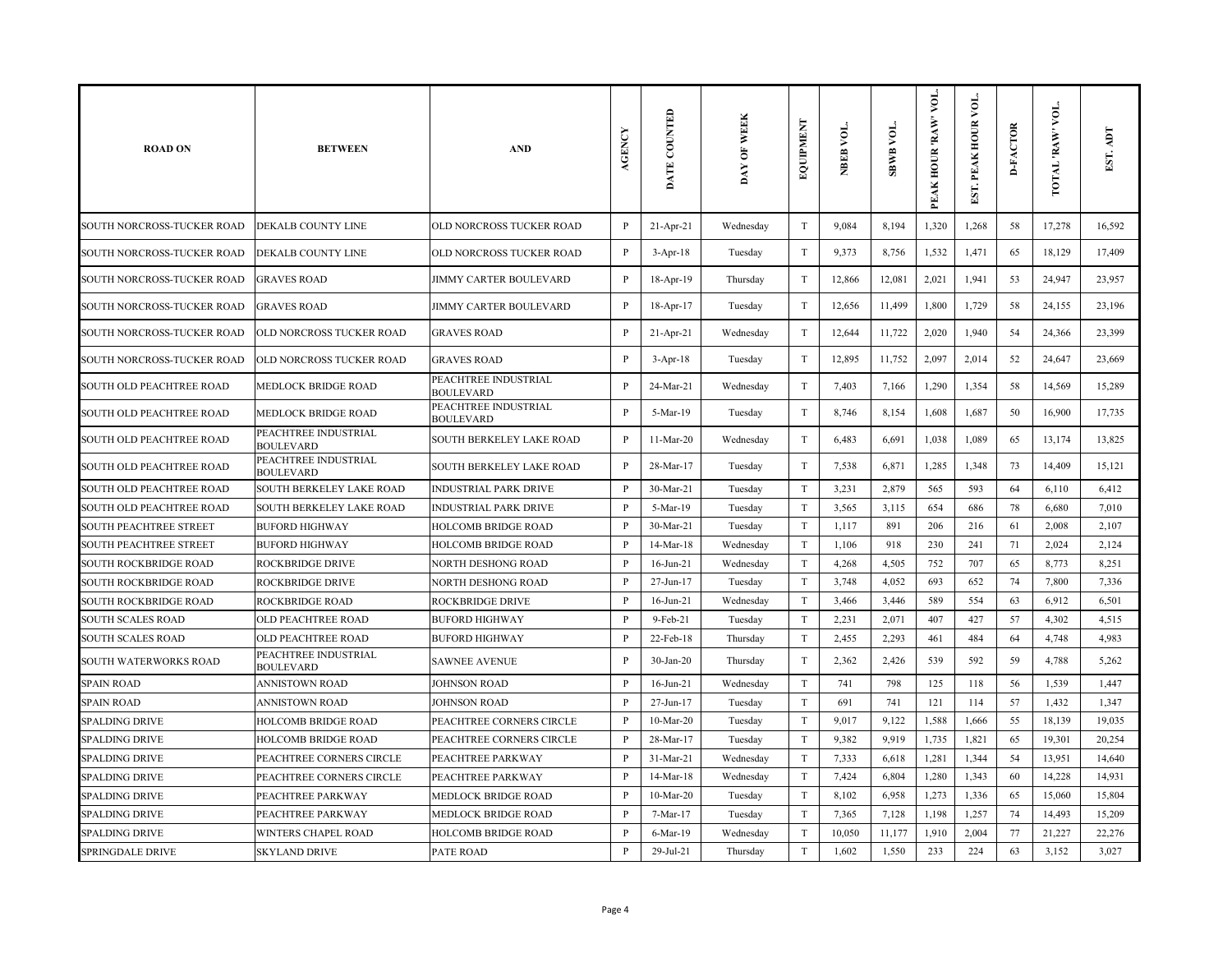| <b>ROAD ON</b>                  | <b>BETWEEN</b>             | <b>AND</b>                       | <b>AGENCY</b> | DATE COUNTED    | DAY OF WEEK | EQUIPMENT                 | NBEB VOL. | <b>SBWB VOL.</b> | VOL.<br>PEAK HOUR 'RAW' | $\overline{\mathsf{A}}$<br>EST. PEAK HOUR | <b>D-FACTOR</b> | VOL.<br>TOTAL 'RAW | EST. ADT |
|---------------------------------|----------------------------|----------------------------------|---------------|-----------------|-------------|---------------------------|-----------|------------------|-------------------------|-------------------------------------------|-----------------|--------------------|----------|
| <b>SPRINGDALE DRIVE</b>         | <b>SKYLAND DRIVE</b>       | <b>PATE ROAD</b>                 | $\mathbf{P}$  | $12$ -Jul- $18$ | Thursday    | T                         | 1,656     | 1,682            | 287                     | 276                                       | 51              | 3,338              | 3,205    |
| <b>SPRINGDALE ROAD</b>          | <b>CENTERVILLE HIGHWAY</b> | LENORA CHURCH ROAD               | P             | $16$ -Jun-21    | Wednesday   | T                         | 4,787     | 4,893            | 818                     | 769                                       | 58              | 9,680              | 9,104    |
| SPRINGDALE ROAD                 | <b>CENTERVILLE HIGHWAY</b> | LENORA CHURCH ROAD               | P             | $13$ -Jun- $18$ | Wednesday   | T                         | 5,128     | 5,175            | 901                     | 847                                       | 68              | 10,303             | 9,690    |
| SPRINGLAKE ROAD                 | PAPER MILL ROAD            | <b>SWEETGUM ROAD</b>             | P             | 28-Oct-21       | Thursday    | T                         | 2,368     | 2,231            | 432                     | 411                                       | 59              | 4,599              | 4,371    |
| SPRINGLAKE ROAD                 | PAPER MILL ROAD            | <b>SWEETGUM ROAD</b>             | P             | 8-Oct-19        | Tuesday     | T                         | 2,685     | 2,387            | 465                     | 442                                       | 86              | 5,072              | 4,820    |
| STEVE REYNOLDS BOULEVARD        | <b>BEAVER RUIN ROAD</b>    | INDIAN TRAIL-LILBURN ROAD        | $\mathbf P$   | 20-Apr-21       | Tuesday     | $\rm T$                   | 11,241    | 11,101           | 1,900                   | 1,825                                     | 53              | 22,342             | 21,455   |
| STEVE REYNOLDS BOULEVARD        | <b>BEAVER RUIN ROAD</b>    | <b>INDIAN TRAIL-LILBURN ROAD</b> | P             | 18-Apr-19       | Thursday    | T                         | 10,639    | 10,758           | 1,852                   | 1,778                                     | 51              | 21,397             | 20,548   |
| STEVE REYNOLDS BOULEVARD        | <b>BEAVER RUIN ROAD</b>    | INDIAN TRAIL-LILBURN ROAD        | P             | 18-Apr-17       | Tuesday     | $\rm T$                   | 10,789    | 10,735           | 1,875                   | 1,801                                     | 59              | 21,524             | 20,669   |
| STEVE REYNOLDS BOULEVARD        | <b>CLUB DRIVE</b>          | <b>BEAVER RUIN ROAD</b>          | P             | 21-Apr-21       | Wednesday   | $\rm T$                   | 14,801    | 13,106           | 2,320                   | 2,228                                     | 50              | 27,907             | 26,799   |
| STEVE REYNOLDS BOULEVARD        | <b>CLUB DRIVE</b>          | <b>BEAVER RUIN ROAD</b>          | $\, {\bf P}$  | $3-Apr-18$      | Tuesday     | T                         | 13,028    | 12,678           | 2,164                   | 2,078                                     | 67              | 25,706             | 24,685   |
| STEVE REYNOLDS BOULEVARD        | $I-85$                     | <b>SHACKLEFORD ROAD</b>          | $\mathbf{P}$  | 8-Aug-19        | Thursday    | $\ensuremath{\mathrm{T}}$ | 18,077    | 20,096           | 3,139                   | 2,952                                     | 62              | 38,173             | 35,902   |
| STEVE REYNOLDS BOULEVARD        | $I-85$                     | SHACKLEFORD ROAD                 | $\mathbf{P}$  | 7-Aug-18        | Tuesday     | T                         | 19,400    | 17,728           | 3,007                   | 2,828                                     | 63              | 37,128             | 34,919   |
| STEVE REYNOLDS BOULEVARD        | $I-85$                     | <b>SHACKLEFORD ROAD</b>          | $\mathbf{P}$  | 23-Aug-17       | Wednesday   | T                         | 20,779    | 23,688           | 3,912                   | 3,679                                     | 60              | 44,467             | 41,821   |
| STEVE REYNOLDS BOULEVARD        | OLD NORCROSS ROAD          | PLEASANT HILL ROAD               | P             | 10-Apr-19       | Wednesday   | T                         | 11,418    | 12,210           | 2,006                   | 1,926                                     | 56              | 23,628             | 22,690   |
| STEVE REYNOLDS BOULEVARD        | OLD NORCROSS ROAD WEST     | <b>SATELLITE BOULEVARD</b>       | $\mathbf{P}$  | 25-Feb-21       | Thursday    | $\ensuremath{\mathrm{T}}$ | 14,485    | 14,028           | 2,616                   | 2,745                                     | 53              | 28,513             | 29,922   |
| STEVE REYNOLDS BOULEVARD        | OLD NORCROSS ROAD WEST     | <b>SATELLITE BOULEVARD</b>       | $\mathbf{P}$  | 27-Feb-18       | Tuesday     | T                         | 16,587    | 13,552           | 2,563                   | 2,690                                     | 59              | 30,139             | 31,628   |
| <b>STEVE REYNOLDS BOULEVARD</b> | <b>SATELLITE BOULEVARD</b> | $I-85$                           | $\mathbf{P}$  | 25-Feb-21       | Thursday    | T                         | 19,146    | 20,093           | 3,152                   | 3,308                                     | 55              | 39,239             | 41,177   |
| STEVE REYNOLDS BOULEVARD        | SATELLITE BOULEVARD        | $I-85$                           | $\mathbf{P}$  | 27-Feb-18       | Tuesday     | T                         | 18,212    | 20,301           | 3,087                   | 3,239                                     | 58              | 38,513             | 40,416   |
| STEVE REYNOLDS BOULEVARD        | <b>SHACKLEFORD ROAD</b>    | <b>CLUB DRIVE</b>                | $\mathbf{P}$  | 19-Aug-21       | Thursday    | T                         | 19,656    | 20,461           | 4,574                   | 4,302                                     | 57              | 40,117             | 37,730   |
| STEVE REYNOLDS BOULEVARD        | SHACKLEFORD ROAD           | <b>CLUB DRIVE</b>                | P             | 23-Aug-17       | Wednesday   | T                         | 19,830    | 19,648           | 3,813                   | 3,586                                     | 67              | 39,478             | 37,129   |
| <b>STONE DRIVE</b>              | STONE MOUNTAIN HIGHWAY     | ANNISTOWN ROAD                   | P             | $16$ -Jun-21    | Wednesday   | T                         | 4,230     | 4,012            | 745                     | 701                                       | 53              | 8,242              | 7,752    |
| <b>STONE DRIVE</b>              | STONE MOUNTAIN HIGHWAY     | ANNISTOWN ROAD                   | P             | $19$ -Jun- $18$ | Tuesday     | $\mathbf T$               | 4,584     | 4,316            | 649                     | 610                                       | 60              | 8,900              | 8,370    |
| STONE MOUNTAIN STREET           | <b>GWINNETT DRIVE</b>      | <b>NASH STREET</b>               | P             | 10-Sep-19       | Tuesday     | T                         | 2,091     | 1,873            | 380                     | 365                                       | 76              | 3,964              | 3,807    |
| STONE MOUNTAIN STREET           | LONGLEAF DRIVE             | <b>GWINNETT DRIVE</b>            | $\mathbf{P}$  | $10-Sep-19$     | Tuesday     | T                         | 4,041     | 3,749            | 719                     | 690                                       | 60              | 7,790              | 7,481    |
| <b>STONECYPHER ROAD</b>         | <b>MAIN STREET</b>         | <b>SUWANEE DAM ROAD</b>          | P             | $10$ -Jan- $18$ | Wednesday   | T                         | 1,113     | 1,145            | 215                     | 236                                       | 58              | 2,258              | 2,481    |
| <b>SUDDERTH ROAD</b>            | <b>BUFORD DRIVE</b>        | SOUTH BOGAN ROAD                 | P             | $21-Ian-20$     | Tuesday     | T                         | 3,078     | 3,291            | 620                     | 681                                       | 50              | 6,369              | 6,999    |
| <b>SUGARLOAF PARKWAY</b>        | <b>CAMPBELL ROAD</b>       | UNIVERSITY PARKWAY               | $\mathbf{P}$  | 20-Apr-21       | Tuesday     | T                         | 6,739     | 6,470            | 1,277                   | 1,226                                     | 56              | 13,209             | 12,685   |
| <b>SUGARLOAF PARKWAY</b>        | <b>CAMPBELL ROAD</b>       | UNIVERSITY PARKWAY               | $\mathbf{P}$  | 10-Apr-19       | Wednesday   | T                         | 7,030     | 6,882            | 1,193                   | 1,146                                     | 53              | 13,912             | 13,360   |
| <b>SUGARLOAF PARKWAY</b>        | <b>CAMPBELL ROAD</b>       | UNIVERSITY PARKWAY               | P             | $3-Apr-18$      | Tuesday     | T                         | 7,030     | 6,625            | 1,282                   | 1,231                                     | 54              | 13,655             | 13,113   |
| <b>SUGARLOAF PARKWAY</b>        | CAMPBELL ROAD              | UNIVERSITY PARKWAY               | P             | 13-Apr-17       | Thursday    | T                         | 8,528     | 8,410            | 1,438                   | 1,381                                     | 55              | 16,938             | 16,266   |
| <b>SUGARLOAF PARKWAY</b>        | <b>CRUSE ROAD</b>          | UNIVERSITY PARKWAY               | P             | 19-Aug-21       | Thursday    | T                         | 28,659    | 27,656           | 5,052                   | 4,751                                     | 51              | 56,315             | 52,964   |
| <b>SUGARLOAF PARKWAY</b>        | <b>CRUSE ROAD</b>          | UNIVERSITY PARKWAY               | $\, {\bf P}$  | $2-Aug-18$      | Thursday    | T                         | 27,136    | 27,051           | 3,755                   | 3,532                                     | 70              | 54,187             | 50,963   |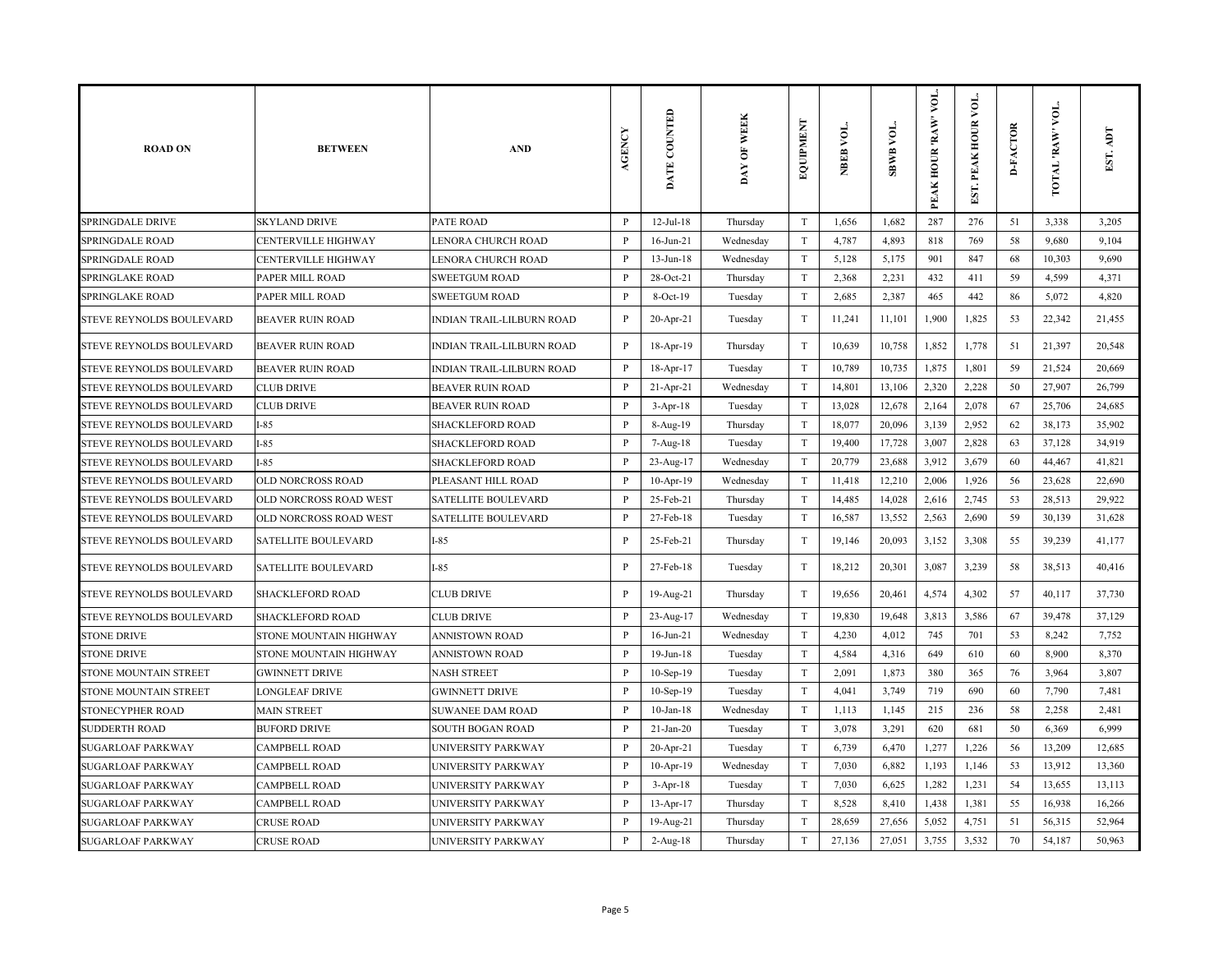| <b>ROAD ON</b>           | <b>BETWEEN</b>             | <b>AND</b>                        | <b>AGENCY</b> | DATE COUNTED   | DAY OF WEEK | EQUIPMENT                 | NBEB VOL. | <b>SBWB VOL.</b> | VOL.<br>PEAK HOUR 'RAW' | $\overline{\mathsf{L}}$<br>EST. PEAK HOUR | <b>D-FACTOR</b> | TOTAL 'RAW' VOL | EST. ADT |
|--------------------------|----------------------------|-----------------------------------|---------------|----------------|-------------|---------------------------|-----------|------------------|-------------------------|-------------------------------------------|-----------------|-----------------|----------|
| <b>SUGARLOAF PARKWAY</b> | <b>DAVIS ROAD</b>          | <b>SCENIC HIGHWAY</b>             | $\mathbf{P}$  | 24-Aug-21      | Tuesday     | $\ensuremath{\mathrm{T}}$ | 11,104    | 11,441           | 1,871                   | 1,760                                     | 65              | 22,545          | 21,204   |
| <b>SUGARLOAF PARKWAY</b> | <b>DAVIS ROAD</b>          | <b>SCENIC HIGHWAY</b>             | P             | 8-Aug-19       | Thursday    | $\mathbf T$               | 10,855    | 10,978           | 2,155                   | 2,027                                     | 70              | 21,833          | 20,534   |
| <b>SUGARLOAF PARKWAY</b> | <b>DAVIS ROAD</b>          | <b>SCENIC HIGHWAY</b>             | $\mathbf{P}$  | $2$ -Aug- $18$ | Thursday    | T                         | 9,935     | 10,431           | 1,788                   | 1,682                                     | 70              | 20,366          | 19,154   |
| <b>SUGARLOAF PARKWAY</b> | <b>DULUTH HIGHWAY</b>      | $I-85$                            | P             | 24-Feb-21      | Wednesday   | T                         | 17,701    | 17,150           | 2,878                   | 3,020                                     | 59              | 34,851          | 36,573   |
| <b>SUGARLOAF PARKWAY</b> | <b>DULUTH HIGHWAY</b>      | $I-85$                            | $\mathbf{P}$  | 13-Feb-19      | Wednesday   | $\rm T$                   | 19,147    | 18,681           | 3,270                   | 3,432                                     | 54              | 37,828          | 39,697   |
| <b>SUGARLOAF PARKWAY</b> | <b>DULUTH HIGHWAY</b>      | $I-85$                            | $\mathbf{P}$  | 23-Feb-17      | Thursday    | T                         | 18,739    | 17,897           | 2,984                   | 3,131                                     | 65              | 36,636          | 38,446   |
| <b>SUGARLOAF PARKWAY</b> | FIVE FORKS TRICKUM ROAD    | LAWRENCEVILLE SUWANEE ROAD        | $\, {\bf P}$  | 24-Aug-21      | Tuesday     | T                         | 18,673    | 18,115           | 2,871                   | 2,700                                     | 62              | 36,788          | 34,599   |
| <b>SUGARLOAF PARKWAY</b> | FIVE FORKS TRICKUM ROAD    | LAWRENCEVILLE SUWANEE ROAD        | $\, {\bf P}$  | 1-Aug-18       | Wednesday   | T                         | 20,835    | 20,829           | 2,942                   | 2,767                                     | 62              | 41,664          | 39,185   |
| <b>SUGARLOAF PARKWAY</b> | <b>GRAYSON HIGHWAY</b>     | <b>DAVIS ROAD</b>                 | $\mathbf{P}$  | 24-Aug-21      | Tuesday     | $\rm T$                   | 8,772     | 8,508            | 1,627                   | 1,530                                     | 60              | 17,280          | 16,252   |
| <b>SUGARLOAF PARKWAY</b> | <b>GRAYSON HIGHWAY</b>     | <b>DAVIS ROAD</b>                 | $\mathbf{P}$  | $2-Aug-18$     | Thursday    | T                         | 7,802     | 7,615            | 1,495                   | 1,406                                     | 73              | 15,417          | 14,500   |
| <b>SUGARLOAF PARKWAY</b> | <b>GRAYSON HIGHWAY</b>     | 1500 feet east of Grayson Highway | P             | 13-Dec-17      | Wednesday   | $\mathbf T$               | 9,584     | 9,206            | 1,533                   | 1,533                                     | 66              | 18,790          | 18,788   |
| <b>SUGARLOAF PARKWAY</b> | $I-85$                     | <b>SATELLITE BOULEVARD</b>        | P             | 25-Feb-21      | Thursday    | $\mathbf T$               | 18,972    | 18,334           | 2,791                   | 2,929                                     | 50              | 37,306          | 39,149   |
| <b>SUGARLOAF PARKWAY</b> | $I-85$                     | <b>SATELLITE BOULEVARD</b>        | $\, {\bf P}$  | 13-Feb-19      | Wednesday   | $\mathbf T$               | 19,489    | 18,619           | 2,956                   | 3,102                                     | 63              | 38,108          | 39,991   |
| <b>SUGARLOAF PARKWAY</b> | $I-85$                     | SATELLITE BOULEVARD               | $\mathbf{P}$  | 23-Feb-17      | Thursday    | $\rm T$                   | 20,773    | 21,047           | 3,547                   | 3,722                                     | 61              | 41,820          | 43,886   |
| <b>SUGARLOAF PARKWAY</b> | <b>LAKES PARKWAY</b>       | <b>DULUTH HIGHWAY</b>             | $\mathbf{P}$  | 16-Sep-21      | Thursday    | T                         | 17,225    | 16,622           | 2,725                   | 2,617                                     | 53              | 33,847          | 32,503   |
| <b>SUGARLOAF PARKWAY</b> | <b>LAKES PARKWAY</b>       | <b>DULUTH HIGHWAY</b>             | $\mathbf{P}$  | 12-Sep-19      | Thursday    | T                         | 17,931    | 17,445           | 2,782                   | 2,672                                     | 62              | 35,376          | 33,972   |
| <b>SUGARLOAF PARKWAY</b> | LAWRENCEVILLE HIGHWAY      | OLD NORCROSS ROAD                 | P             | 24-Aug-21      | Tuesday     | $\rm T$                   | 23,305    | 22,961           | 3,954                   | 3,719                                     | 52              | 46,266          | 43,513   |
| <b>SUGARLOAF PARKWAY</b> | LAWRENCEVILLE HIGHWAY      | OLD NORCROSS ROAD                 | $\mathbf{P}$  | 8-Aug-19       | Thursday    | T                         | 23,458    | 23,258           | 4,841                   | 4,553                                     | 51              | 46,716          | 43,936   |
| <b>SUGARLOAF PARKWAY</b> | LAWRENCEVILLE HIGHWAY      | OLD NORCROSS ROAD                 | P             | 23-Aug-17      | Wednesday   | T                         | 21,741    | 23,226           | 3,940                   | 3,706                                     | 53              | 44,967          | 42,291   |
| <b>SUGARLOAF PARKWAY</b> | LAWRENCEVILLE SUWANEE ROAD | <b>LAWRENCEVILLE HIGHWAY</b>      | $\mathbf{P}$  | 24-Aug-21      | Tuesday     | $\mathbf T$               | 18,362    | 18,035           | 2,708                   | 2,547                                     | 52              | 36,397          | 34,231   |
| <b>SUGARLOAF PARKWAY</b> | LAWRENCEVILLE SUWANEE ROAD | <b>LAWRENCEVILLE HIGHWAY</b>      | $\, {\bf P}$  | 8-Aug-18       | Wednesday   | $\ensuremath{\mathrm{T}}$ | 18,787    | 16,331           | 2,290                   | 2,154                                     | 66              | 35,118          | 33,028   |
| <b>SUGARLOAF PARKWAY</b> | <b>MARTINS CHAPEL ROAD</b> | <b>CAMPBELL ROAD</b>              | P             | 20-Apr-21      | Tuesday     | T                         | 6,615     | 6,180            | 1,257                   | 1,207                                     | 61              | 12,795          | 12,287   |
| <b>SUGARLOAF PARKWAY</b> | <b>MARTINS CHAPEL ROAD</b> | <b>CAMPBELL ROAD</b>              | $\, {\bf P}$  | $10-Apr-19$    | Wednesday   | T                         | 6,394     | 6,509            | 1,088                   | 1,045                                     | 54              | 12,903          | 12,391   |
| <b>SUGARLOAF PARKWAY</b> | <b>MARTINS CHAPEL ROAD</b> | <b>CAMPBELL ROAD</b>              | P             | $3-Apr-18$     | Tuesday     | T                         | 6,636     | 5,779            | 1,089                   | 1,046                                     | 61              | 12,415          | 11,922   |
| <b>SUGARLOAF PARKWAY</b> | <b>MARTINS CHAPEL ROAD</b> | <b>CAMPBELL ROAD</b>              | $\mathbf{P}$  | 13-Apr-17      | Thursday    | $\ensuremath{\mathrm{T}}$ | 7,875     | 8,032            | 1,386                   | 1,331                                     | 58              | 15,907          | 15,275   |
| <b>SUGARLOAF PARKWAY</b> | <b>MEADOW CHURCH ROAD</b>  | <b>OLD PEACHTREE ROAD</b>         | $\mathbf{P}$  | 23-Feb-21      | Tuesday     | $\rm T$                   | 15,156    | 15,559           | 2,708                   | 2,842                                     | 53              | 30,715          | 32,232   |
| <b>SUGARLOAF PARKWAY</b> | MEADOW CHURCH ROAD         | <b>OLD PEACHTREE ROAD</b>         | $\mathbf{P}$  | 7-Feb-19       | Thursday    | T                         | 16,733    | 17,457           | 2,773                   | 2,910                                     | 51              | 34,190          | 35,879   |
| <b>SUGARLOAF PARKWAY</b> | MEADOW CHURCH ROAD         | <b>OLD PEACHTREE ROAD</b>         | $\mathbf{P}$  | 21-Feb-17      | Tuesday     | T                         | 15,498    | 16,255           | 2,645                   | 2,776                                     | 54              | 31,753          | 33,322   |
| <b>SUGARLOAF PARKWAY</b> | <b>NEW HOPE ROAD</b>       | <b>MARTINS CHAPEL ROAD</b>        | P             | $20$ -Apr-21   | Tuesday     | T                         | 7,203     | 7,101            | 1,456                   | 1,398                                     | 61              | 14,304          | 13,736   |
| <b>SUGARLOAF PARKWAY</b> | <b>NEW HOPE ROAD</b>       | <b>MARTINS CHAPEL ROAD</b>        | $\mathbf{P}$  | 10-Apr-19      | Wednesday   | $\rm T$                   | 7,670     | 7,607            | 1,322                   | 1,270                                     | 58              | 15,277          | 14,671   |
| <b>SUGARLOAF PARKWAY</b> | NEW HOPE ROAD              | MARTINS CHAPEL ROAD               | $\mathbf{P}$  | $3-Apr-18$     | Tuesday     | $\mathbf T$               | 7,189     | 7,478            | 1,386                   | 1,331                                     | 58              | 14,667          | 14,085   |
| <b>SUGARLOAF PARKWAY</b> | <b>NEW HOPE ROAD</b>       | <b>MARTINS CHAPEL ROAD</b>        | P             | $13-Apr-17$    | Thursday    | $\mathbf T$               | 9,055     | 8,811            | 1,538                   | 1,477                                     | 56              | 17,866          | 17,157   |
| <b>SUGARLOAF PARKWAY</b> | OLD NORCROSS ROAD EAST     | <b>CRUSE ROAD</b>                 | P             | 18-Aug-21      | Wednesday   | T                         | 20,187    | 20,480           | 2,877                   | 2,706                                     | 58              | 40,667          | 38,247   |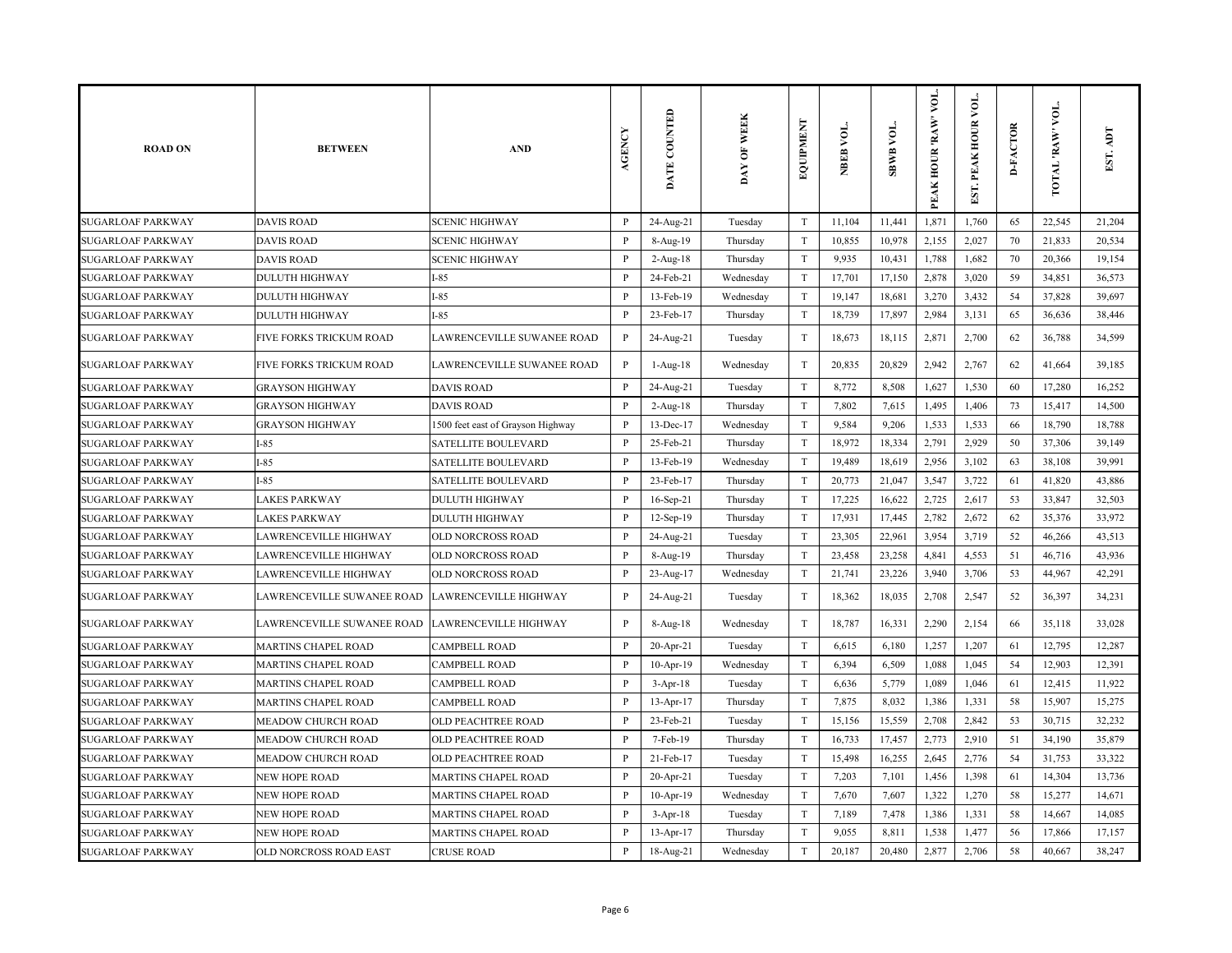| <b>ROAD ON</b>               | <b>BETWEEN</b>                           | <b>AND</b>                               | <b>AGENCY</b> | DATE COUNTED    | DAY OF WEEK | <b>EXEMENT</b>            | NBEB VOL. | VOL.<br><b>SBWB</b> | VOL.<br>PEAK HOUR 'RAW' | $\sum_{i=1}^{n}$<br>EST. PEAK HOUR | <b>D-FACTOR</b> | voL.<br>TOTAL 'RAW' | EST. ADT |
|------------------------------|------------------------------------------|------------------------------------------|---------------|-----------------|-------------|---------------------------|-----------|---------------------|-------------------------|------------------------------------|-----------------|---------------------|----------|
| <b>SUGARLOAF PARKWAY</b>     | OLD NORCROSS ROAD EAST                   | <b>CRUSE ROAD</b>                        | $\, {\bf P}$  | $2-Aug-18$      | Thursday    | $\rm T$                   | 19,176    | 20,621              | 2,959                   | 2,783                              | 63              | 39,797              | 37,429   |
| <b>SUGARLOAF PARKWAY</b>     | OLD PEACHTREE ROAD                       | <b>BUFORD HIGHWAY</b>                    | P             | $20$ -Feb- $20$ | Thursday    | $\rm T$                   | 15,539    | 14,790              | 2,705                   | 2,839                              | 53              | 30,329              | 31,827   |
| <b>SUGARLOAF PARKWAY</b>     | OLD PEACHTREE ROAD                       | <b>BUFORD HIGHWAY</b>                    | $\mathbf{P}$  | 22-Feb-18       | Thursday    | $\mathbf T$               | 15,630    | 15,035              | 2,988                   | 3,136                              | 56              | 30,665              | 32,180   |
| SUGARLOAF PARKWAY            | <b>SATELLITE BOULEVARD</b>               | MEADOW CHURCH ROAD                       | P             | 23-Feb-21       | Tuesday     | T                         | 15,515    | 15,885              | 2,746                   | 2,882                              | 58              | 31,400              | 32,951   |
| <b>SUGARLOAF PARKWAY</b>     | <b>SATELLITE BOULEVARD</b>               | MEADOW CHURCH ROAD                       | $\mathbf{P}$  | 20-Feb-20       | Thursday    | T                         | 17,235    | 16,728              | 2,817                   | 2,956                              | 56              | 33,963              | 35,641   |
| <b>SUGARLOAF PARKWAY</b>     | <b>SATELLITE BOULEVARD</b>               | MEADOW CHURCH ROAD                       | $\mathbf{P}$  | 22-Feb-18       | Thursday    | $\ensuremath{\mathrm{T}}$ | 18,141    | 18,266              | 2,980                   | 3,127                              | 62              | 36,407              | 38,206   |
| <b>SUGARLOAF PARKWAY</b>     | <b>SCENIC HIGHWAY</b>                    | FIVE FORKS TRICKUM ROAD                  | P             | 24-Aug-21       | Tuesday     | T                         | 20,696    | 20,768              | 3,443                   | 3,238                              | 55              | 41,464              | 38,997   |
| <b>SUGARLOAF PARKWAY</b>     | <b>SCENIC HIGHWAY</b>                    | FIVE FORKS TRICKUM ROAD                  | P             | 8-Aug-18        | Wednesday   | T                         | 19,448    | 20,275              | 2,751                   | 2,587                              | 57              | 39,723              | 37,359   |
| <b>SUGARLOAF PARKWAY</b>     | UNIVERSITY PARKWAY                       | <b>LAKES PARKWAY</b>                     | P             | $16-Sep-21$     | Thursday    | T                         | 19,742    | 19,078              | 3,093                   | 2,970                              | 52              | 38,820              | 37,279   |
| <b>SUGARLOAF PARKWAY</b>     | UNIVERSITY PARKWAY                       | <b>LAKES PARKWAY</b>                     | P             | 28-Sep-17       | Thursday    | $\ensuremath{\mathrm{T}}$ | 19,185    | 19,647              | 3,383                   | 3,249                              | 52              | 38,832              | 37,290   |
| SUMMIT RIDGE PARKWAY         | PEACHTREE INDUSTRIAL<br><b>BOULEVARD</b> | PLEASANT HILL ROAD                       | P             | 24-Feb-21       | Wednesday   | $\mathbf T$               | 2,676     | 2,674               | 468                     | 491                                | 57              | 5,350               | 5,614    |
| SUMMIT RIDGE PARKWAY         | PEACHTREE INDUSTRIAL<br><b>BOULEVARD</b> | PLEASANT HILL ROAD                       | P             | 22-Feb-18       | Thursday    | $\mathbf T$               | 2,385     | 2,628               | 502                     | 527                                | 51              | 5,013               | 5,261    |
| SUWANEE CREEK ROAD           | <b>BUFORD HIGHWAY</b>                    | WILDWOOD ROAD                            | $\mathbf{P}$  | 27-Feb-20       | Thursday    | $\ensuremath{\mathrm{T}}$ | 1,136     | 1,014               | 305                     | 320                                | 73              | 2,150               | 2,256    |
| <b>SUWANEE CREEK ROAD</b>    | <b>BUFORD HIGHWAY</b>                    | WILDWOOD ROAD                            | $\mathbf{P}$  | 21-Feb-17       | Tuesday     | $\mathbf T$               | 1,087     | 999                 | 237                     | 249                                | 66              | 2,086               | 2,189    |
| <b>SUWANEE DAM ROAD</b>      | <b>BUFORD HIGHWAY</b>                    | PEACHTREE INDUSTRIAL<br><b>BOULEVARD</b> | P             | 17-Jan-19       | Thursday    | $\mathbf T$               | 12,558    | 12,087              | 1,821                   | 2,001                              | 51              | 24,645              | 27,082   |
| SUWANEE DAM ROAD             | <b>CUMMING HIGHWAY</b>                   | <b>RIVERSIDE ROAD</b>                    | $\mathbf{P}$  | $30-Ian-20$     | Thursday    | $\mathbf T$               | 4,152     | 4,260               | 770                     | 846                                | 58              | 8,412               | 9,244    |
| <b>SUWANEE DAM ROAD</b>      | <b>CUMMING HIGHWAY</b>                   | <b>RIVERSIDE ROAD</b>                    | P             | 24-Jan-17       | Tuesday     | $\mathbf T$               | 4,188     | 4,406               | 876                     | 963                                | 52              | 8,594               | 9,444    |
| <b>SUWANEE DAM ROAD</b>      | LEVEL CREEK ROAD                         | <b>WEST PRICE ROAD</b>                   | P             | 29-Jan-20       | Wednesday   | $\mathbf T$               | 10,039    | 10,163              | 1,542                   | 1,695                              | 61              | 20,202              | 22,200   |
| SUWANEE DAM ROAD             | LEVEL CREEK ROAD                         | <b>WEST PRICE ROAD</b>                   | P             | $25$ -Jan-18    | Thursday    | $\mathbf T$               | 10,169    | 10,000              | 1,565                   | 1,720                              | 60              | 20,169              | 22,164   |
| SUWANEE DAM ROAD             | PEACHTREE INDUSTRIAL<br><b>BOULEVARD</b> | LEVEL CREEK ROAD                         | P             | 17-Jan-19       | Thursday    | $\ensuremath{\mathrm{T}}$ | 9,175     | 9,856               | 1,449                   | 1,592                              | 65              | 19,031              | 20,913   |
| <b>SUWANEE DAM ROAD</b>      | <b>RIVERSIDE ROAD</b>                    | <b>BUFORD DAM ROAD</b>                   | P             | 21-Jan-21       | Thursday    | $\ensuremath{\mathrm{T}}$ | 3,693     | 4,014               | 828                     | 910                                | 57              | 7,707               | 8,469    |
| <b>SUWANEE DAM ROAD</b>      | <b>RIVERSIDE ROAD</b>                    | <b>BUFORD DAM ROAD</b>                   | $\mathbf{P}$  | 17-Jan-19       | Thursday    | $\mathbf T$               | 4,092     | 3,970               | 831                     | 913                                | 52              | 8,062               | 8,859    |
| SUWANEE DAM ROAD             | <b>RIVERSIDE ROAD</b>                    | <b>BUFORD DAM ROAD</b>                   | P             | 24-Jan-18       | Wednesday   | $\rm T$                   | 4,031     | 4,253               | 922                     | 1,013                              | 53              | 8,284               | 9,103    |
| <b>SUWANEE DAM ROAD</b>      | <b>RIVERSIDE ROAD</b>                    | <b>BUFORD DAM ROAD</b>                   | P             | $10$ -Jan- $17$ | Tuesday     | $\ensuremath{\mathrm{T}}$ | 2,460     | 2,612               | 488                     | 536                                | 51              | 5,072               | 5,574    |
| SUWANEE DAM ROAD             | <b>WEST PRICE ROAD</b>                   | <b>CUMMING HIGHWAY</b>                   | P             | $26$ -Jan- $21$ | Tuesday     | $\mathbf T$               | 11,057    | 10,736              | 2,152                   | 2,365                              | 62              | 21,793              | 23,948   |
| <b>SUWANEE DAM ROAD</b>      | <b>WEST PRICE ROAD</b>                   | <b>CUMMING HIGHWAY</b>                   | P             | $25$ -Jan-18    | Thursday    | $\ensuremath{\mathrm{T}}$ | 9,968     | 10,353              | 1,777                   | 1,953                              | 53              | 20,321              | 22,331   |
| <b>SUWANEE DAM ROAD</b>      | <b>WEST PRICE ROAD</b>                   | <b>CUMMING HIGHWAY</b>                   | $\mathbf{P}$  | 24-Jan-17       | Tuesday     | $\mathbf T$               | 9,798     | 10,195              | 1,734                   | 1,905                              | 53              | 19,993              | 21,970   |
| <b>SWANSON DRIVE</b>         | <b>BUFORD DRIVE</b>                      | <b>HI-HOPE ROAD</b>                      | P             | $10-Sep-19$     | Tuesday     | $\rm T$                   | 2,752     | 2,613               | 487                     | 468                                | 74              | 5,365               | 5,152    |
| <b>SWEETGUM ROAD</b>         | <b>WINDER HIGHWAY</b>                    | <b>ALCOVY ROAD</b>                       | $\mathbf{P}$  | 22-Oct-19       | Tuesday     | $\rm T$                   | 3,868     | 3,734               | 737                     | 700                                | 76              | 7,602               | 7,225    |
| <b>SWEETWATER CLUB DRIVE</b> | <b>SWEETWATER ROAD</b>                   | <b>CLUB DRIVE</b>                        | $\mathbf{P}$  | 8-Aug-19        | Thursday    | $\mathbf T$               | 2,757     | 2,585               | 511                     | 481                                | 64              | 5,342               | 5,024    |
| <b>SWEETWATER ROAD</b>       | <b>CLUB DRIVE</b>                        | PLEASANT HILL ROAD                       | P             | 24-Aug-21       | Tuesday     | T                         | 3,330     | 2,822               | 505                     | 475                                | 68              | 6,152               | 5,786    |
| SWEETWATER ROAD              | <b>CLUB DRIVE</b>                        | PLEASANT HILL ROAD                       | P             | 22-Aug-17       | Tuesday     | $\rm T$                   | 3,215     | 2,898               | 618                     | 581                                | 61              | 6,113               | 5,749    |
| <b>SWEETWATER ROAD</b>       | PLEASANT HILL ROAD                       | OLD NORCROSS ROAD EAST                   | P             | 17-Aug-21       | Tuesday     | $\rm T$                   | 6,571     | 6,716               | 1,127                   | 1,060                              | 57              | 13,287              | 12,496   |